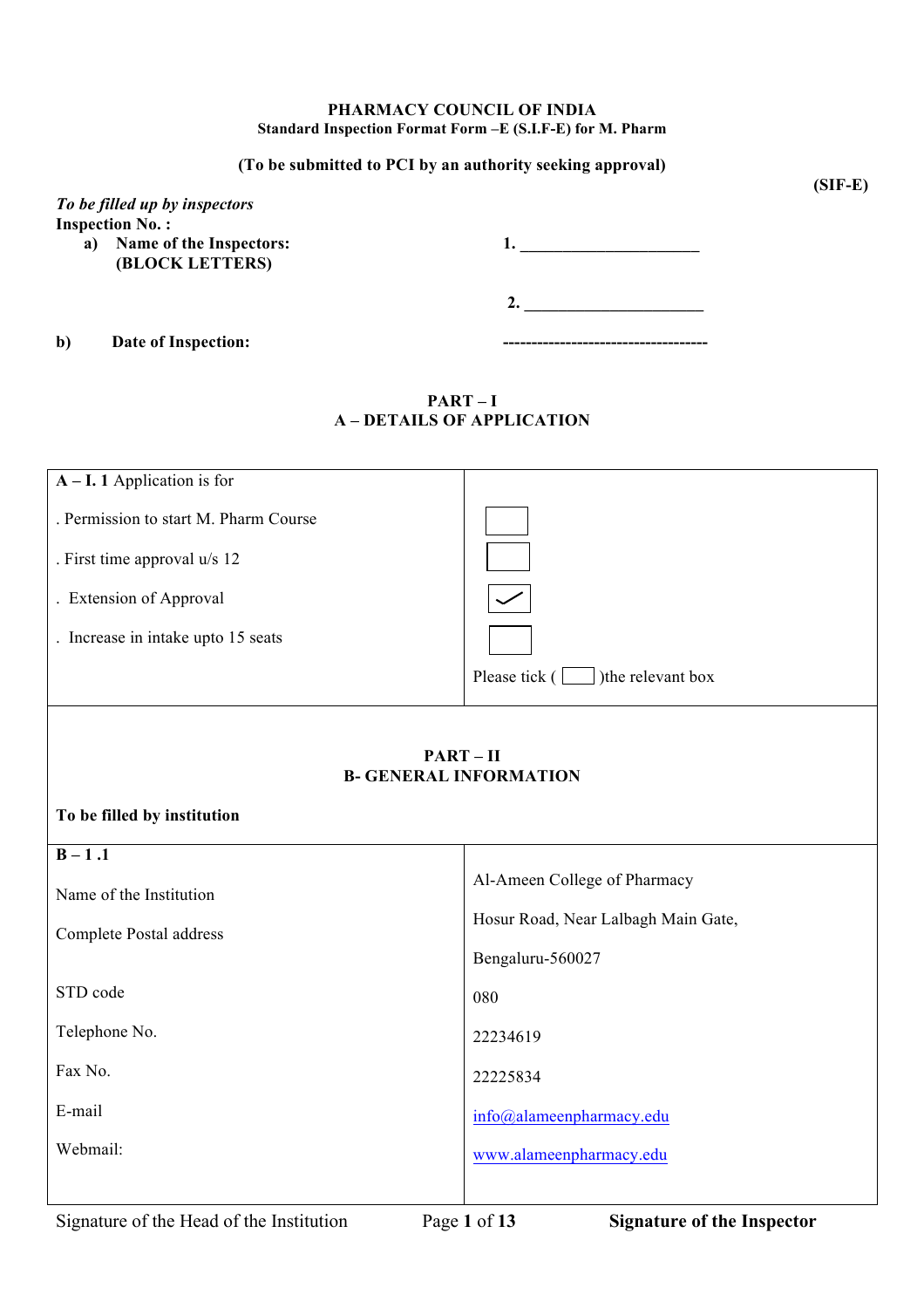| $B - 1.2$ Course conducting body:                 |                                                               |
|---------------------------------------------------|---------------------------------------------------------------|
| . Status                                          |                                                               |
| Central Government                                |                                                               |
|                                                   |                                                               |
| <b>State Government</b>                           |                                                               |
|                                                   |                                                               |
| <b>Union Territory</b>                            |                                                               |
| Autonomous body                                   |                                                               |
|                                                   |                                                               |
| Society                                           |                                                               |
| Trust                                             |                                                               |
|                                                   |                                                               |
|                                                   | Please tick () the relevant box.                              |
| $B - 1.3$<br>Name of the Society/Trust/Management | Al-Ameen Educational Society                                  |
|                                                   |                                                               |
| Complete Postal Address:                          | Near Lalbagh Main Gate,<br>Hosur Road,                        |
|                                                   | Bengaluru $-560027$ .                                         |
|                                                   | STD Code: 080 T. No: 22234619                                 |
|                                                   |                                                               |
|                                                   | Fax No: 22225834                                              |
|                                                   | E-mail: Alameensob27@yahoo.co.in                              |
|                                                   | Web Site: www.alameen 66-edn.org                              |
|                                                   |                                                               |
| $B - 1.4$                                         |                                                               |
| Name of the Examining Authority                   | Rajiv Gandhi University of Health Sciences,<br>Karnataka      |
| Complete Postal address:                          | $4th$ T Block,                                                |
|                                                   | Jayanagar,<br>Bengaluru $-560041$                             |
|                                                   |                                                               |
|                                                   | STD code: 080<br>T.No. 26961930, 26961931<br>Fax No. 26961945 |
|                                                   | E-mail:rguhsexamination@gmail.com,                            |
|                                                   | rguhsexamination@yahoo.co.in                                  |
|                                                   | Website: http:www.rguhs.ac.in                                 |
| $B - 1.5$<br>Other courses run by the institution |                                                               |
|                                                   | Approval status                                               |
| D. Pharm<br>$\overline{a}$                        | 2018-2019                                                     |
| <b>B.Pharm</b>                                    | 2018-2019                                                     |
| Pharm.D                                           |                                                               |
|                                                   | 2016-2017                                                     |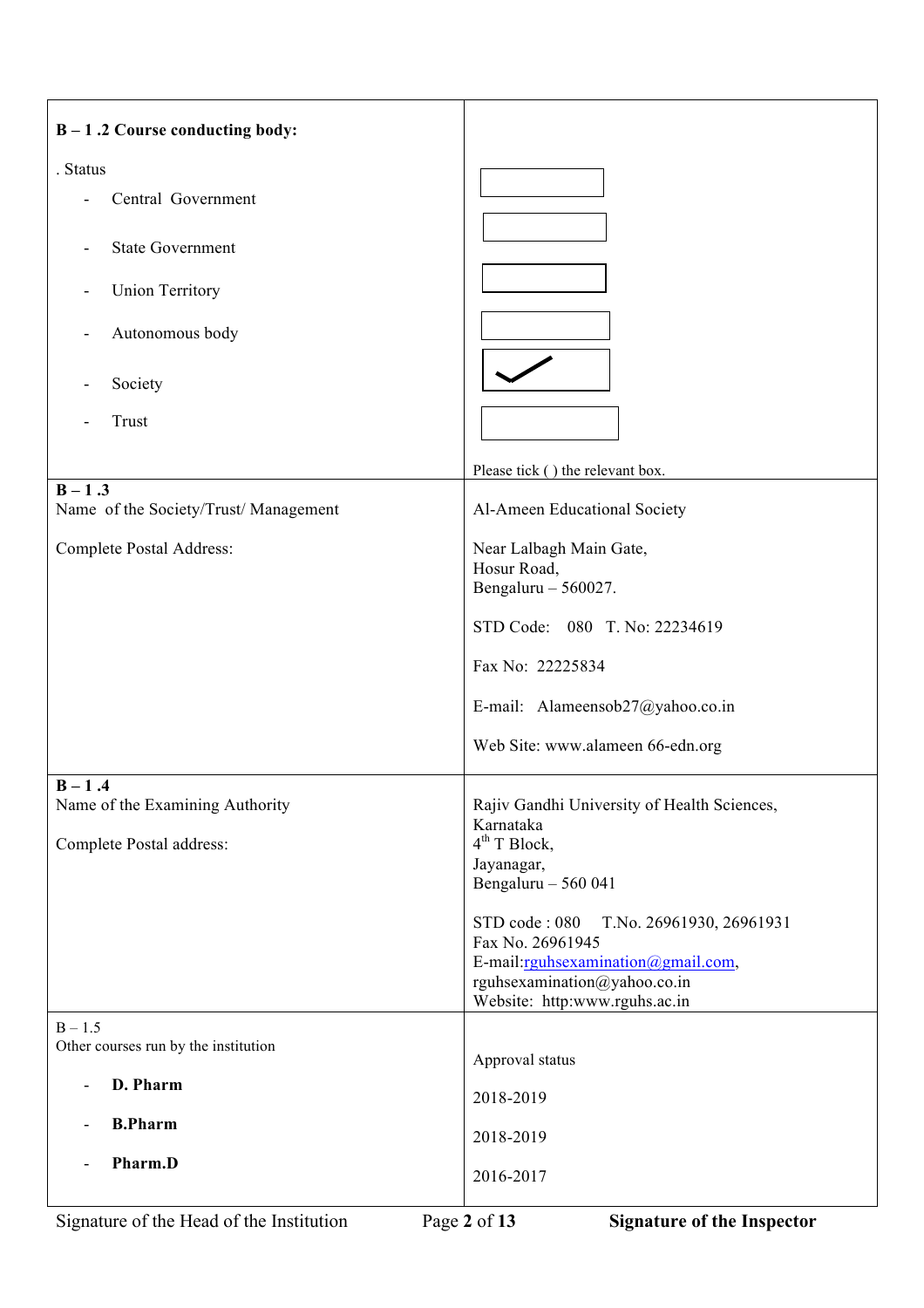## B .1.6 **M.Pharm specializations run / proposed to be run by an institution -**

| Name of specialization                                                                                                                                                                                          | Year of start            | No. of admissions<br>$(2015 - 2016)$ |
|-----------------------------------------------------------------------------------------------------------------------------------------------------------------------------------------------------------------|--------------------------|--------------------------------------|
| Pharmaceutics                                                                                                                                                                                                   | 1994                     | 10                                   |
| <b>Industrial Pharmacy</b>                                                                                                                                                                                      | $\blacksquare$           | $\blacksquare$                       |
| Pharmaceutical Technology                                                                                                                                                                                       | $\overline{\phantom{a}}$ | $\overline{\phantom{a}}$             |
| <b>Pharmaceutical Chemistry</b>                                                                                                                                                                                 | 1994                     | $\blacksquare$                       |
| Pharmaceutical Analysis                                                                                                                                                                                         | $\overline{\phantom{a}}$ | $\blacksquare$                       |
| Pharmaceutical Quality Assurance                                                                                                                                                                                | 1999                     | $\mathbf{1}$                         |
| <b>Regulatory Affairs</b>                                                                                                                                                                                       | $\blacksquare$           | $\blacksquare$                       |
| Pharmaceutical Biotechnology                                                                                                                                                                                    | $\overline{\phantom{a}}$ | $\overline{\phantom{a}}$             |
| Pharmacy Practice                                                                                                                                                                                               | 2001                     | $\bf{0}$                             |
| Pharmacology                                                                                                                                                                                                    | 1994                     | 5                                    |
| Pharmacognosy                                                                                                                                                                                                   | 1994                     | $\bf{0}$                             |
| Phytopharmacy and Phytomedicine                                                                                                                                                                                 | $\overline{\phantom{a}}$ | $\blacksquare$                       |
| Pharmaceutical Marketing & Management                                                                                                                                                                           | 1998                     | $\bf{0}$                             |
| Others * if any, (please specify)                                                                                                                                                                               | $\blacksquare$           | $\blacksquare$                       |
|                                                                                                                                                                                                                 |                          |                                      |
|                                                                                                                                                                                                                 |                          |                                      |
|                                                                                                                                                                                                                 |                          |                                      |
|                                                                                                                                                                                                                 |                          |                                      |
|                                                                                                                                                                                                                 |                          |                                      |
|                                                                                                                                                                                                                 |                          |                                      |
| * M.Pharm specializations started prior to<br>commencement of the Master of Pharmacy<br>(M.Pharm) course Regulations, 2014 can continue<br>only till the students admitted complete the said<br>specialization. |                          |                                      |
|                                                                                                                                                                                                                 |                          |                                      |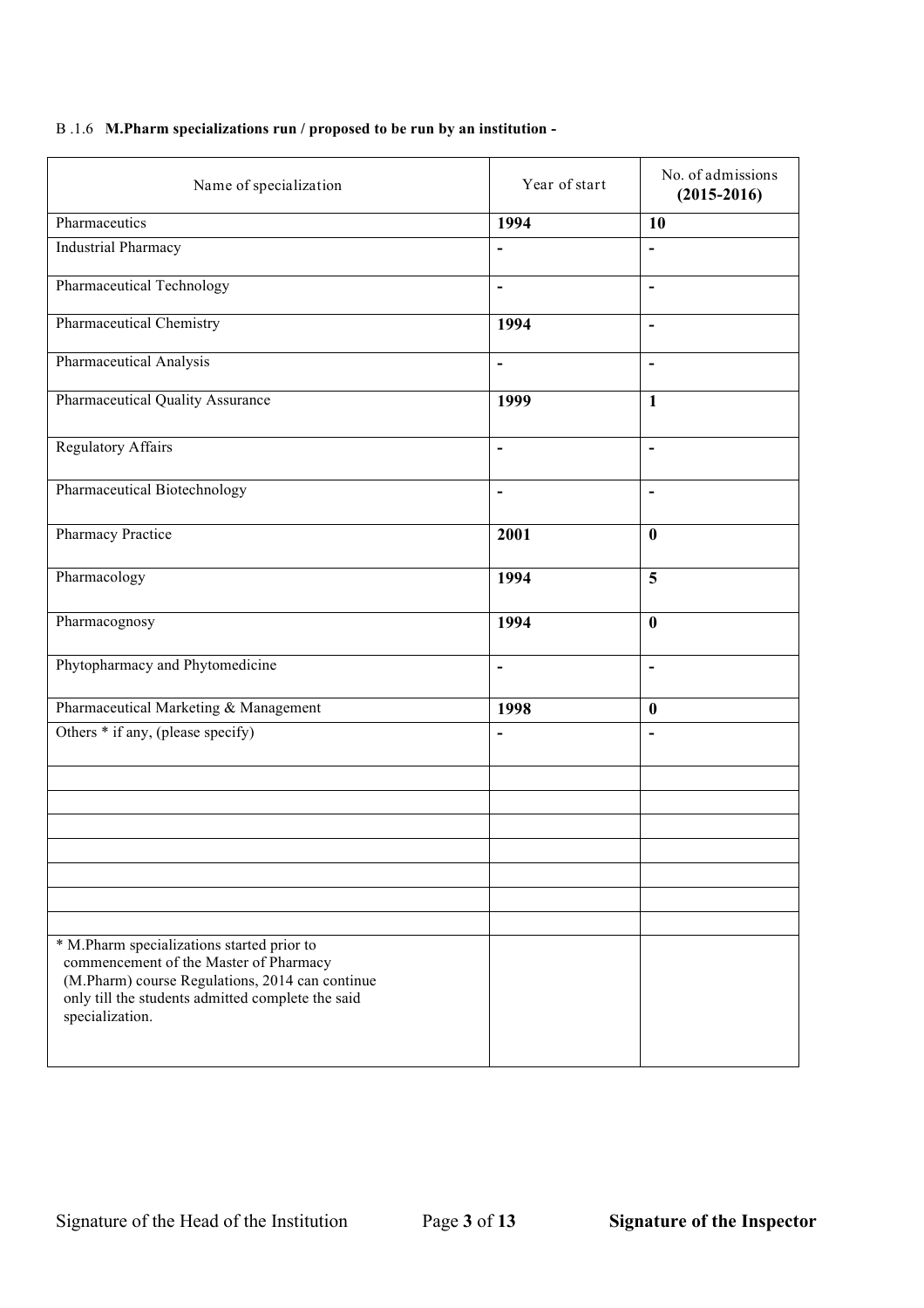#### PART- III PHYSICAL INFRASTRUCTURE

# 1. Accommodation

| a. Availability of land for the pharmacy college | 2.5 acres                                                    |
|--------------------------------------------------|--------------------------------------------------------------|
| b. Building                                      | Own<br>(enclosed documentary evidence)<br>As Annexure $-A$ ) |
| c. Built up Area of the college building         | $6530.41$ Sq.m.                                              |

# **2. Class rooms:**

| Name of the course                  | No.<br>Required | No.<br>Available | Area required<br>for<br>each class room<br>(Sq.m.) | Available<br>(Sq.m.)     | Remarks of the<br>Inspectors |
|-------------------------------------|-----------------|------------------|----------------------------------------------------|--------------------------|------------------------------|
| <b>B.Pharm</b>                      | $\overline{4}$  | 6                | 75 (essential)<br>90 (desirable)                   | Available                |                              |
| M. Pharm<br>Specialization -        |                 |                  |                                                    |                          |                              |
| <b>Industrial Pharmacy</b>          | $\overline{2}$  |                  | 36                                                 | Available                |                              |
| Pharmaceutical<br>Technology        | $\overline{2}$  |                  | 36                                                 | Available                |                              |
| Pharmaceutical Chemistry            | $\overline{2}$  | $\overline{2}$   | 36                                                 | Available                |                              |
| Pharmaceutical Analysis             | $\overline{2}$  |                  | 36                                                 | Available                |                              |
| Pharmaceutical Quality<br>Assurance | $\overline{2}$  | $\overline{2}$   | 36                                                 | Available                |                              |
| <b>Regulatory Affairs</b>           | $\overline{2}$  |                  | 36                                                 | $\blacksquare$           |                              |
| Pharmaceutical<br>Biotechnology     | $\overline{2}$  |                  | 36                                                 | Available                |                              |
| Pharmacy Practice                   | $\overline{2}$  | $\overline{2}$   | 36                                                 | Available                |                              |
| Pharmacology                        | $\overline{2}$  | $\overline{2}$   | 36                                                 | Available                |                              |
| Pharmacognosy                       | $\overline{2}$  | $\overline{2}$   | 36                                                 | Available                |                              |
| Phytopharmacy and<br>Phytomedicine  | $\overline{2}$  |                  | 36                                                 | $\overline{\phantom{a}}$ |                              |

Signature of the Head of the Institution Page **4** of **13 Signature of the Inspector**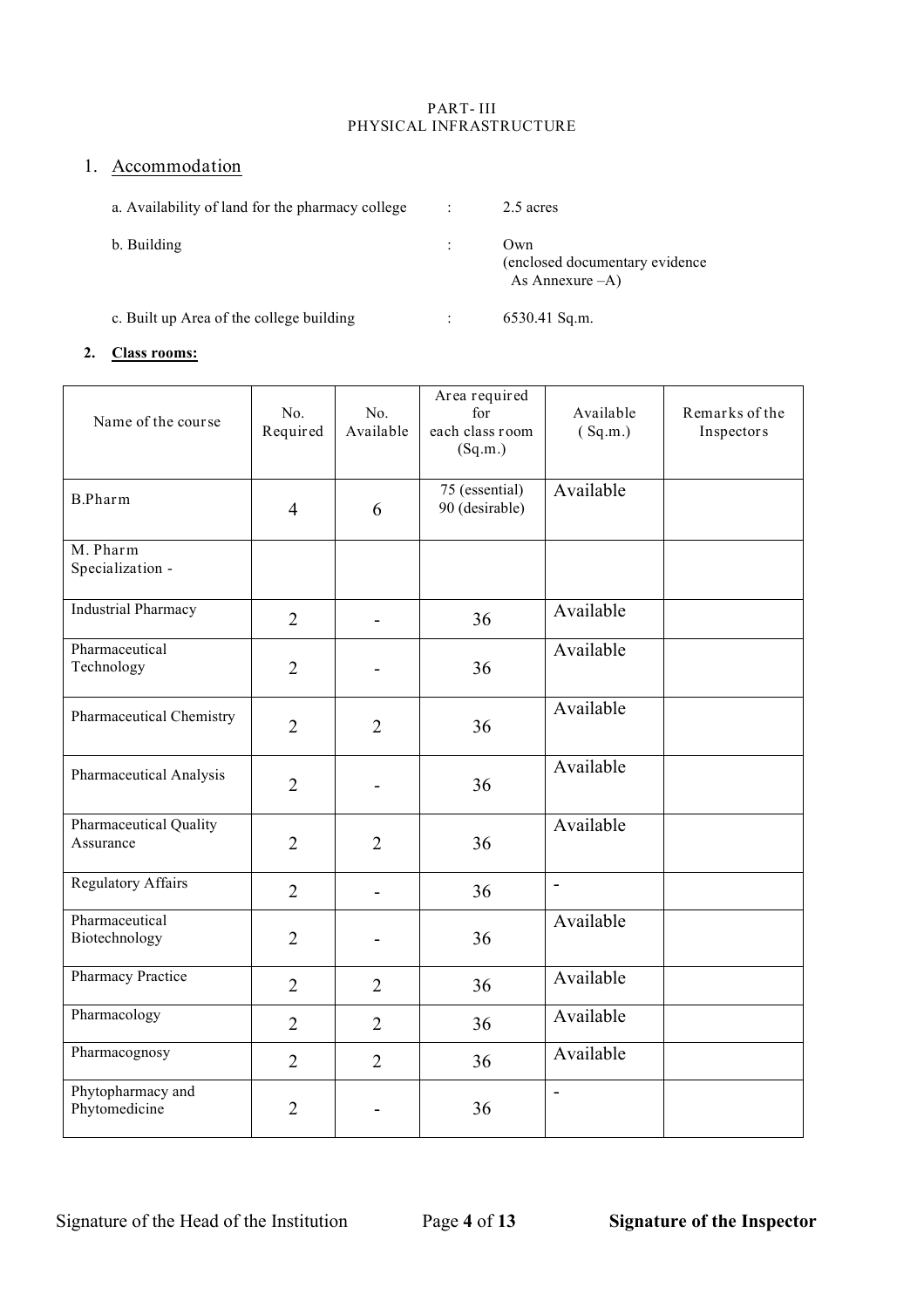# 3. Laboratory: (Annexure – 2)

| Name of the course                                                                   | No.<br>Required | No.<br>Available             | Area required<br>for<br>each laboratory<br>(Sq.m.) | Available<br>(Sq.m.) | Remarks of the<br>Inspectors |
|--------------------------------------------------------------------------------------|-----------------|------------------------------|----------------------------------------------------|----------------------|------------------------------|
| B.Pharm -                                                                            |                 |                              |                                                    |                      |                              |
| Pharmaceutics Lab.                                                                   | $\mathbf{1}$    | $\overline{2}$               | 75 (essential)<br>90 (desirable)                   | Available            |                              |
| Pharmaceutical<br>Chemistry Lab.                                                     | 1               | $\overline{2}$               | 75 (essential)<br>90 (desirable)                   | Available            |                              |
| Pharmaceutical<br>Analysis Lab.                                                      | 1               | $\mathbf{1}$                 | 75 (essential)<br>90 (desirable)                   | Available            |                              |
| Pharmacology Lab.                                                                    | $\mathbf{1}$    | $\overline{2}$               | 75 (essential)<br>90 (desirable)                   | Available            |                              |
| Pharmacognosy<br>Pharmaceutical<br>Biotechnology<br>(Including Aseptic<br>Room) Lab. | $\mathbf{1}$    | $\mathbf{1}$                 | 75 (essential)<br>90 (desirable)                   | Available            |                              |
| M.Pharm<br>Specialization -                                                          |                 |                              |                                                    |                      |                              |
| Pharmaceutics                                                                        | $\overline{2}$  | $\overline{2}$               | 75 each                                            | Available            |                              |
| <b>Industrial Pharmacy</b>                                                           | $\overline{2}$  | $\overline{2}$               | 75 each                                            | Available            |                              |
| Pharmaceutical<br>Technology                                                         | $\overline{2}$  | 2                            | 75 each                                            | Available            |                              |
| Pharmaceutical<br>Chemistry                                                          | $\overline{2}$  | $\overline{2}$               | 75 each                                            | Available            |                              |
| Pharmaceutical<br>Analysis                                                           | $\overline{2}$  | $\overline{2}$               | $\overline{75}$ each                               | Available            |                              |
| Pharmaceutical<br><b>Quality Assurance</b>                                           | $\overline{2}$  | $\overline{2}$               | 75 each                                            | Available            |                              |
| <b>Regulatory Affairs</b>                                                            | $\overline{2}$  | $\blacksquare$               | 75 each                                            |                      |                              |
| Pharmaceutical<br>Biotechnology                                                      | $\overline{2}$  |                              | 75 each                                            |                      |                              |
| Pharmacy Practice                                                                    | $\overline{2}$  | $\overline{2}$               | 75 each                                            | Available            |                              |
| Pharmacology                                                                         | $\overline{2}$  | $\overline{2}$               | 75 each                                            | Available            |                              |
| Pharmacognosy                                                                        | $\overline{2}$  | $\overline{2}$               | 75 each                                            | Available            |                              |
| Phytopharmacy<br>andPhytomedicine                                                    | $\overline{2}$  | $\qquad \qquad \blacksquare$ | 75 each                                            | $\overline{a}$       |                              |

Preparation room with minimum 10sq.m. with each lab. is required

Signature of the Head of the Institution Page **5** of **13 Signature of the Inspector**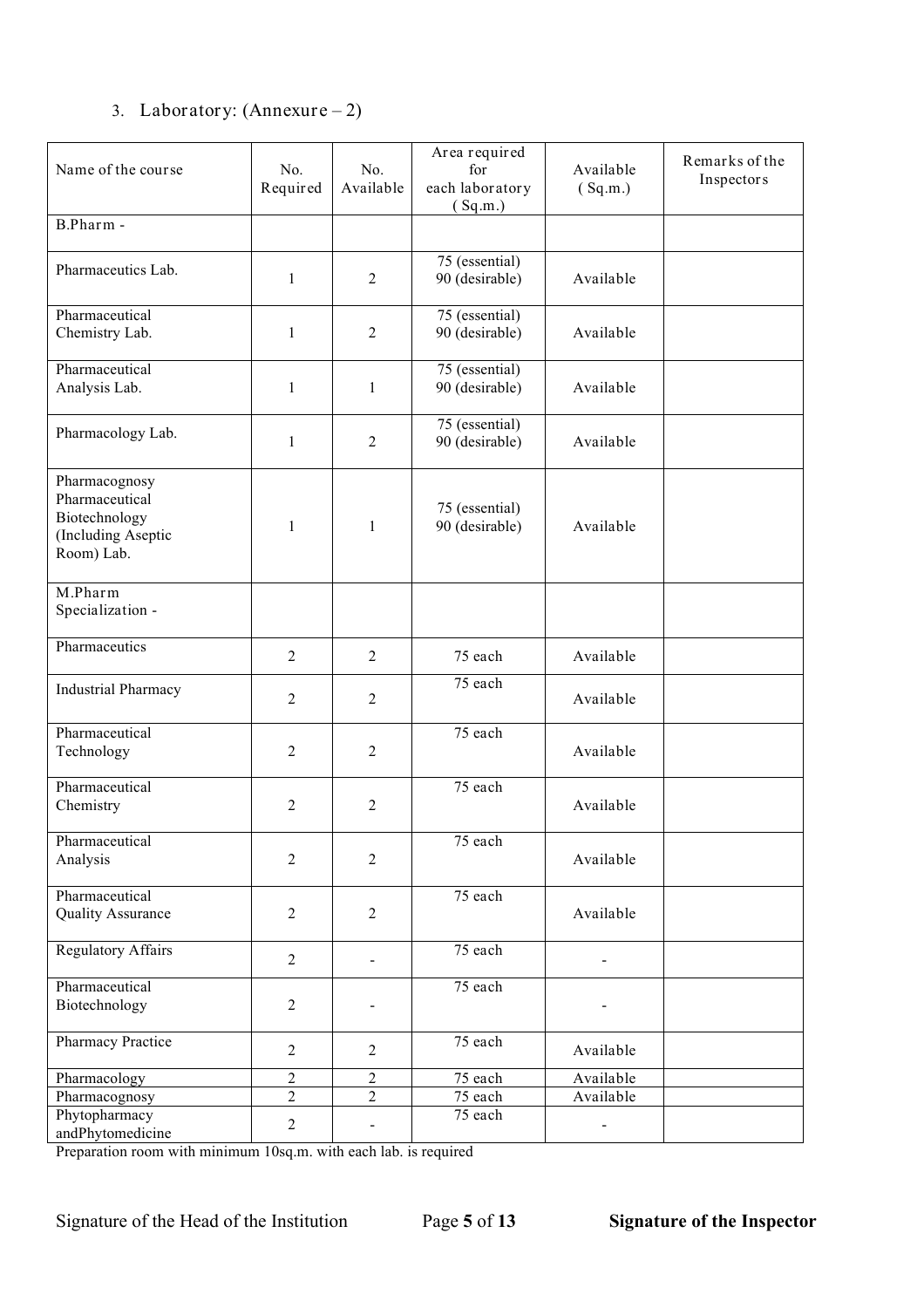## **4. Other Facilities:**

| <b>Facility for B.Pharm and</b><br><b>M.Pharm</b>                            | No.<br>Required | No.<br>Available             | Area required<br><b>Available</b><br>(Sq.m.)<br>(Sq.m.) |                           | <b>Remarks of the</b><br><b>Inspectors</b> |
|------------------------------------------------------------------------------|-----------------|------------------------------|---------------------------------------------------------|---------------------------|--------------------------------------------|
| Machine Room                                                                 | 1               | $\mathbf{1}$                 | 80-100                                                  | Available<br>66.02        |                                            |
| Central Instrumentation<br>Room                                              | 1               | 1                            | 80                                                      | Available<br>91.02        |                                            |
| Store Room-I                                                                 | 1               | $\mathbf{1}$                 | 100                                                     | <b>Available</b><br>91.02 |                                            |
| Store Room-II                                                                | 1               | 1                            | 20                                                      | <b>Available</b><br>91.02 |                                            |
| Animal House                                                                 | 1               | $\mathbf{1}$                 | 80                                                      | Available<br>91.37        |                                            |
| Library                                                                      | 1               | 1                            | 150                                                     | Available<br>187.25       |                                            |
| Museum                                                                       |                 | $\mathbf{1}$                 | 50                                                      | Available<br>1849.08      |                                            |
| Auditorium / Multi Purpose<br>Hall (Desirable)<br>250-300 seating capacity   |                 | $\mathbf{1}$                 |                                                         | Available<br>2038.72      |                                            |
| Seminar Hall                                                                 |                 |                              |                                                         | Available<br>159.98       |                                            |
| Herbal Garden (Desirable)                                                    |                 |                              |                                                         | <b>Available</b>          |                                            |
| Computer (Latest<br>Configuration) with Internet<br><b>Browsing Facility</b> |                 |                              | 1 system for<br>every 10 students                       | <b>Available</b>          |                                            |
| Printers                                                                     |                 |                              | 1 Printer for<br>every 10<br>computers                  | <b>Available</b>          |                                            |
| Multi Media Projector                                                        |                 |                              | 01                                                      | <b>Available</b>          |                                            |
| Computer (Latest<br>Configuration) with Internet<br><b>Browsing Facility</b> |                 |                              | 1 system for<br>every 6 students                        | Available                 |                                            |
| Printers                                                                     |                 |                              | 1 Printer for<br>every 10<br>computers                  | Available                 |                                            |
| Multi Media Projector                                                        |                 | $08$ - LCD<br>$11 - OHP$     | 01                                                      | <b>Available</b>          |                                            |
| Generator (5KVA)                                                             | $\blacksquare$  | -                            | 01                                                      | <b>Available</b>          |                                            |
| Girl's Common Room<br>(Essential)                                            |                 | -                            | 01                                                      | 50.61                     |                                            |
| Boys Common Room                                                             | $\blacksquare$  | $\overline{\phantom{a}}$     | 01                                                      | 101.88                    |                                            |
| <b>Toilet Blocks for Boys</b>                                                | $\blacksquare$  | $\qquad \qquad \blacksquare$ | 01                                                      | 34                        |                                            |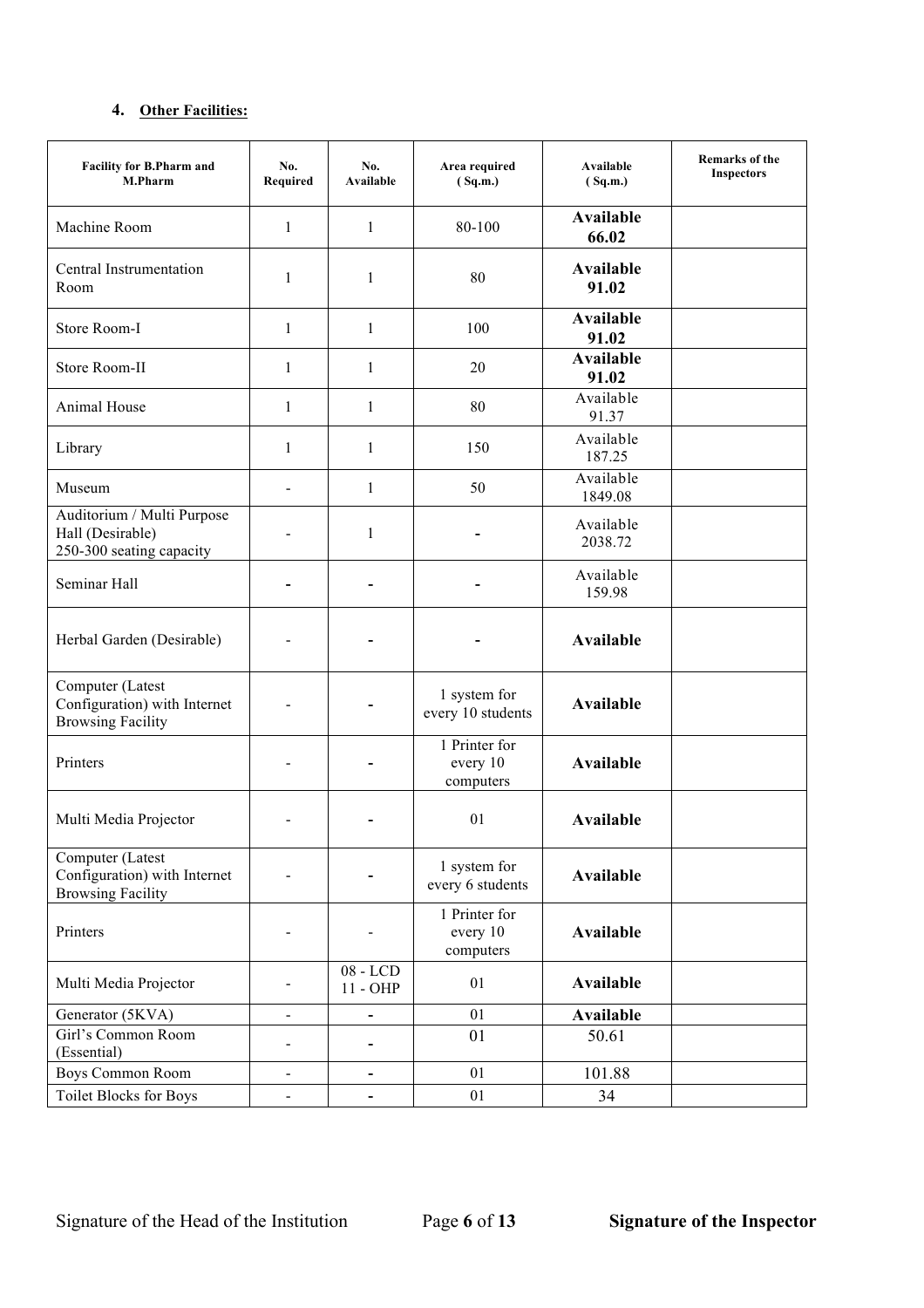| <b>Facility for B.Pharm</b><br>and M.Pharm | No.<br>Required | No.<br>Availabl<br>e | Area required<br>Sq.m.                                                           | Available<br>(Sq.m.) | <b>Remarks of the</b><br><b>Inspectors</b> |
|--------------------------------------------|-----------------|----------------------|----------------------------------------------------------------------------------|----------------------|--------------------------------------------|
| <b>Toilet Blocks for Girls</b>             |                 | 01                   | 33.75                                                                            | Available<br>34      |                                            |
| Drinking water facility -<br>Water cooler  |                 | 01                   |                                                                                  | Available            |                                            |
| Boy's hostel (Desirable)                   |                 | 01                   | 9 Sq. mts/ Room Single<br>occupancy                                              | Available<br>1477.16 |                                            |
| Girls Hostel (Desirable)                   |                 | 01                   | 9 Sq. mts / Room<br>(single occupancy)<br>20 Sq mts / Room<br>(triple occupancy) | Available<br>100     |                                            |
| Power Backup Provision                     |                 | 01                   |                                                                                  | Available            |                                            |

### **5. Administrative Area for B.Pharm and M.Pharm**

| <b>Facility for B.Pharm and</b><br>M.Pharm | No.<br>Required | No.<br>Available                 | Area required<br>(Sq.m.) | Available<br>(Sq.m.) | Remarks of the<br><b>Inspectors</b> |
|--------------------------------------------|-----------------|----------------------------------|--------------------------|----------------------|-------------------------------------|
| Principal's Chamber                        | 1               | 75 (essential)<br>90 (desirable) | 32.76                    | Available            |                                     |
| Office $-I$ – Establishment                |                 | 75                               | 24.89                    | Available            |                                     |
| Office $- II - Academics$                  |                 | $80 - 100$                       | 23.65                    | Available            |                                     |
| Confidential Room                          |                 | 80                               |                          | Available            |                                     |
| Store Room $-I$                            |                 | 100                              | 91.02                    | Available            |                                     |
| Store Room $-$ II                          |                 | 20                               | 91.02                    | Available            |                                     |
| <b>HOD Room</b>                            |                 | $20$ sq.m.<br>Per Faculty        | 22.02                    | Available            |                                     |
| <b>Faculty Rooms</b>                       |                 | 20sq.m. Per<br>Faculty           |                          | Available            |                                     |

# **6. Library facilities for B.Pharm and M.Pharm**

| <b>Item</b>                     | Ref. Tiles (No)     | Available              | Remarks of the    |
|---------------------------------|---------------------|------------------------|-------------------|
|                                 |                     |                        | <b>Inspectors</b> |
| <b>Books</b>                    | 150                 | <b>5815 (Titles)</b>   |                   |
| (1500 adequate coverage of a    |                     |                        |                   |
| large number of standard text   |                     |                        |                   |
| books and titles in all         |                     |                        |                   |
| disciplines of pharmacy)        |                     |                        |                   |
| <b>Books</b>                    | 150                 | <b>15236 (Volumes)</b> |                   |
| Periodicals Hard copies /       | 10National          | 35                     |                   |
| online                          | 05 International    | 06                     |                   |
|                                 | Periodicals         |                        |                   |
| CDs                             | <b>Adequate Nos</b> | 975                    |                   |
| <b>Reprographic Facilities:</b> | 01 each             | 01                     |                   |
| Photo Copier Scanner            |                     |                        |                   |
|                                 |                     |                        |                   |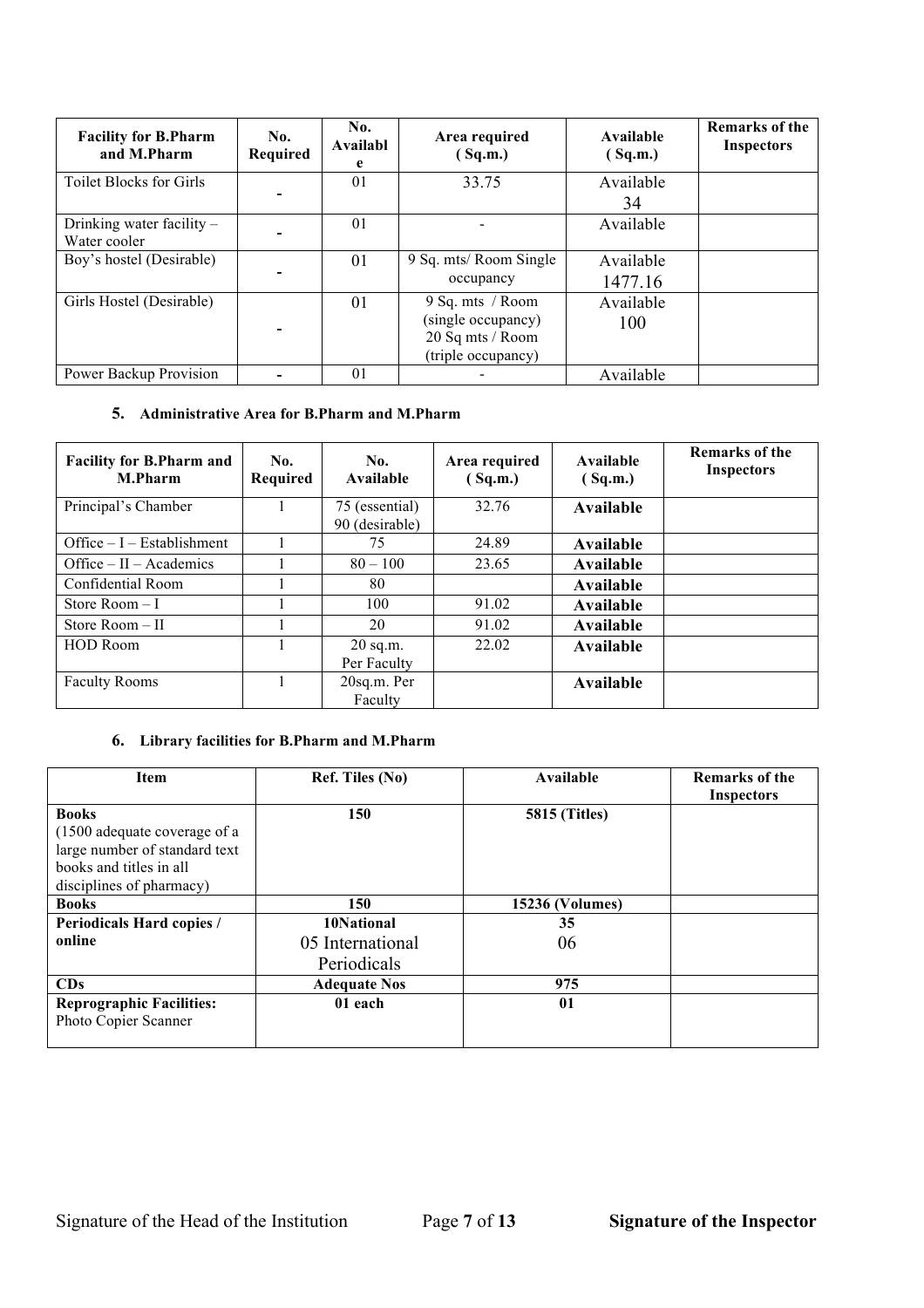#### **7. Non-Teaching staff:**

| <b>Designation</b>                                             | <b>No. Required</b>            | No.<br><b>Available</b>        | Qualification<br><b>Required</b>                  | <b>Qualification Available</b>                 |
|----------------------------------------------------------------|--------------------------------|--------------------------------|---------------------------------------------------|------------------------------------------------|
| <b>Laboratory Technician</b>                                   | 1 for each<br>Lab              | 1 for each<br>Lab              | D.Pharm                                           | $5 - 01$ D.Pharm<br>$04 - On$ Experience basis |
| <b>Laboratory Assistants or</b><br><b>Laboratory Attenders</b> | 1 for each<br>Lab<br>(Minimum) | 1 for each<br>Lab<br>(Minimum) | <b>SSLC</b>                                       | 8/20                                           |
| Office superintendent                                          |                                |                                | <b>Degree</b>                                     | $1 - B.A$ , Degree                             |
| Accountant                                                     |                                |                                | <b>Degree</b>                                     | $2 - B.com$                                    |
| <b>Store keeper</b>                                            |                                |                                | D.Pharm or a<br><b>Bachelor degree</b>            | $1 - D.Pharm$                                  |
| <b>Computer Administrator</b>                                  | 1                              | 1                              | <b>BCA</b> or Graduate<br>with Computer<br>Course | DAE, MCSE, MCSA,<br><b>CCNA &amp; MCP</b>      |
| <b>Office Staff-I</b>                                          | 1                              | 1                              | <b>Degree</b>                                     | $1 - B.A$                                      |
| Office Staff - II                                              | 2                              | 2                              | <b>Degree</b>                                     | $2 - B.A., B.Sc$                               |
| Peon                                                           | $\mathbf{2}$                   | $\mathbf{2}$                   | <b>SSLC</b>                                       | Adequate                                       |
| <b>Cleaning Personnel</b>                                      | Adequate                       | Adequate                       |                                                   | Adequate                                       |
| Gardener                                                       | Adequate                       | <b>Adequate</b>                |                                                   | Adequate                                       |

# **8. Teaching Staff**

# **For institution running B.Pharm and M.Pharm**

#### **For B.Pharm**

| <b>Designation</b>                                      | Qualification<br>Required                                                                                                      | Qualification<br>Available       | <b>Experience Required</b>                                                                                                   | <b>Experience Available</b> |
|---------------------------------------------------------|--------------------------------------------------------------------------------------------------------------------------------|----------------------------------|------------------------------------------------------------------------------------------------------------------------------|-----------------------------|
| Director /<br>Principal/Head                            | First Class B.Pharm<br>with Master's degree                                                                                    |                                  | <b>Essential</b><br>15 Years experience in                                                                                   |                             |
| of Institution<br>Dr. Shobha<br>Rani<br><b>Hiremath</b> | in Pharmacy<br>$(M.Pharm)$ in<br>Appropriate branch<br>of specialization in<br>Pharmacy or<br>Pharm.D<br>(Qualifications must) | M.Pharm, Ph.D<br>(Pharmaceutics) | teaching or research out of<br>which 5 years must be as<br>Professor / HOD / PCI<br>approved / organized<br>pharmacy college | 28 years                    |
|                                                         | be PCI recognized).<br>With<br>Ph.D degree in any<br>of Pharmacy<br>subjects.                                                  |                                  | Desirable<br>Administrative<br>Experience in a responsible<br>position                                                       |                             |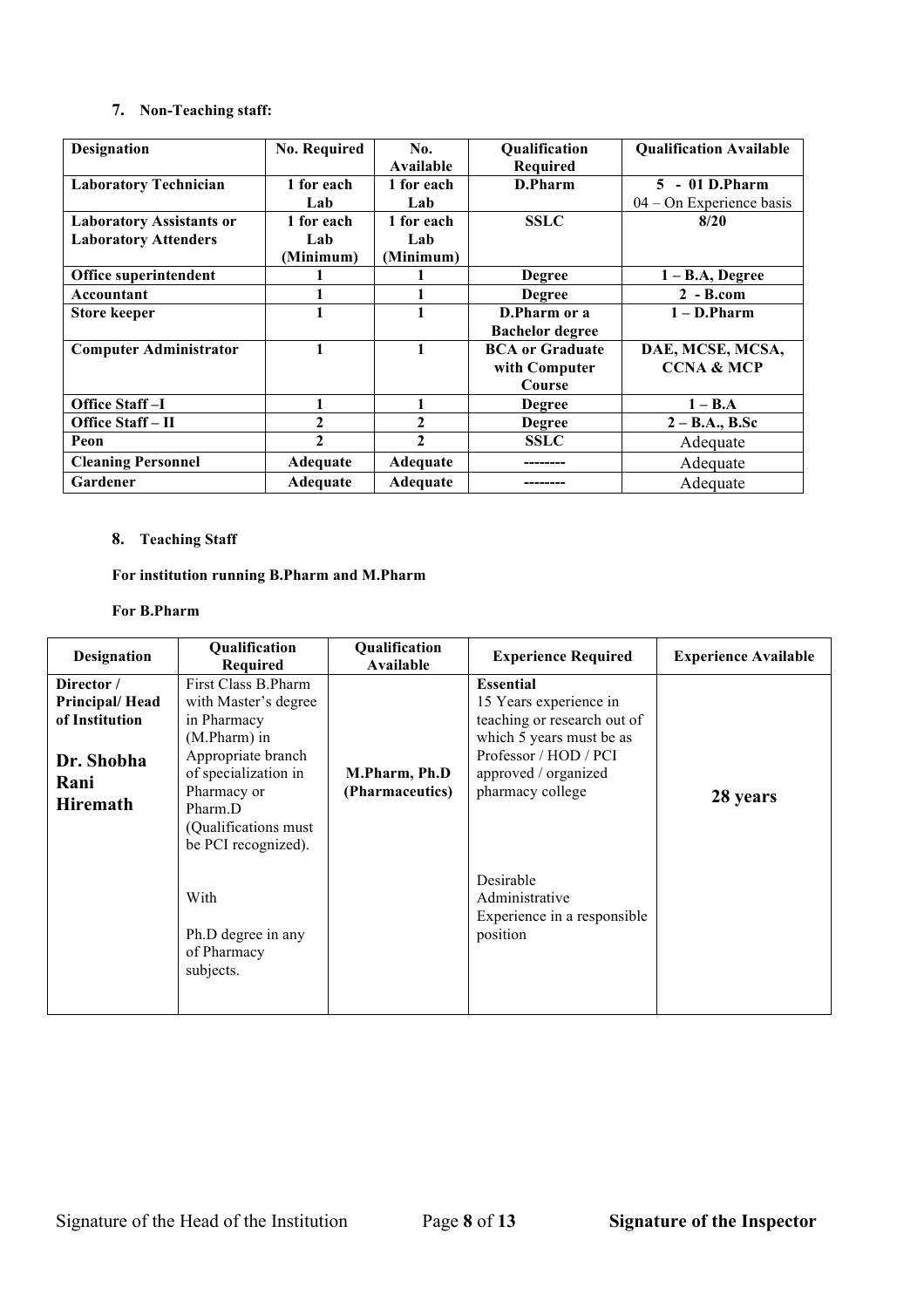| <b>Department</b>        | <b>Designation</b>              | No. required<br>for 60 seats | No.<br>available         | No. required<br>for 100 seats | No.<br>available |
|--------------------------|---------------------------------|------------------------------|--------------------------|-------------------------------|------------------|
| Pharmaceutics            | Professor / Associate Professor |                              |                          |                               |                  |
|                          | Asst. Professor                 |                              |                          |                               |                  |
|                          | Lecturer                        |                              |                          |                               |                  |
| Pharmaceutical           | Professor / Associate Professor |                              | $\overline{2}$           |                               |                  |
| Chemistry                | Asst. Professor                 |                              | 3                        |                               |                  |
|                          | Lecturer                        |                              |                          |                               |                  |
| Pharmacology             | Professor / Associate Professor |                              |                          |                               |                  |
|                          | Asst. Professor                 |                              |                          |                               |                  |
|                          | Lecturer                        |                              |                          |                               |                  |
| Pharmacognosy            | Professor / Associate Professor |                              |                          |                               |                  |
|                          | Asst. Professor                 |                              | $\mathfrak{D}$           |                               |                  |
|                          | Lecturer                        |                              |                          |                               |                  |
| Pharmacy Practice        | Professor / Associate Professor |                              |                          |                               |                  |
| & related subjects       | Asst. Professor                 |                              |                          |                               |                  |
|                          | Lecturer                        |                              | 4                        |                               |                  |
| <b>Quality Assurance</b> | Professor / Associate Professor |                              |                          |                               |                  |
|                          | Asst. Professor                 |                              | $\overline{\mathcal{L}}$ |                               |                  |
|                          | Lecturer                        |                              | 0                        |                               |                  |

# **Additional staff required for M.Pharm per specialization**

| Department                              | <b>Designation</b>         | No. required   | No. available    |
|-----------------------------------------|----------------------------|----------------|------------------|
| Department of Pharmaceutics             | <b>Associate Professor</b> | $\mathbf{2}$   | 0                |
|                                         | Asst. Professor / Lecturer | $\mathbf{2}$   | 03/02            |
| Department of Pharmaceutical Chemistry  | <b>Associate Professor</b> | $\mathbf{2}$   | $\mathbf{0}$     |
|                                         | Asst. Professor / Lecturer | $\mathbf{2}$   | 2/2              |
| Department of Pharmacology              | <b>Associate Professor</b> | $\mathbf{2}$   | $\mathbf{0}$     |
|                                         | Asst. Professor / Lecturer | 2              | 2/4              |
| Department of Pharmacognosy             | Associate Professor        | $\overline{2}$ | $\mathbf{0}$     |
|                                         | Asst. Professor / Lecturer | $\mathbf{2}$   | 2/1              |
| Department of Pharmacy Practice         | Associate Professor        | $\mathbf{2}$   | $\mathbf{0}$     |
|                                         | Asst. Professor / Lecturer | $\mathbf{2}$   | 1/4              |
| Department of Industrial Pharmacy       | Associate Professor        | $\mathbf{2}$   | $\bf{0}$         |
|                                         | Asst. Professor / Lecturer | $\mathbf{2}$   | $\boldsymbol{0}$ |
| Department of Pharmaceutical Technology | <b>Associate Professor</b> | $\overline{2}$ | $\mathbf{0}$     |
|                                         | Asst. Professor / Lecturer | 2              | $\bf{0}$         |
| Department of Pharmaceutical Analysis   | <b>Associate Professor</b> | $\overline{2}$ | $\boldsymbol{0}$ |
|                                         | Asst. Professor / Lecturer | $\overline{2}$ | $\mathbf{2}$     |
| Department of Quality Assurance         | Associate Professor        | $\mathbf{2}$   | $\boldsymbol{0}$ |
|                                         | Asst. Professor / Lecturer | $\mathbf{2}$   | $\mathbf{2}$     |
| <b>Regulatory Affairs</b>               | <b>Associate Professor</b> | $\overline{2}$ | $\mathbf{0}$     |
|                                         | Asst. Professor / Lecturer | $\mathbf{2}$   | $\boldsymbol{0}$ |
| Pharmaceutical Biotechnology            | <b>Associate Professor</b> | $\overline{2}$ | $\boldsymbol{0}$ |
|                                         | Asst. Professor / Lecturer | 2              | $\mathbf{0}$     |
| Phytopharmacy and Phytomedicine         | <b>Associate Professor</b> | $\mathbf{2}$   | $\mathbf{0}$     |
|                                         | Asst. Professor / Lecturer | $\mathbf{2}$   | $\mathbf{0}$     |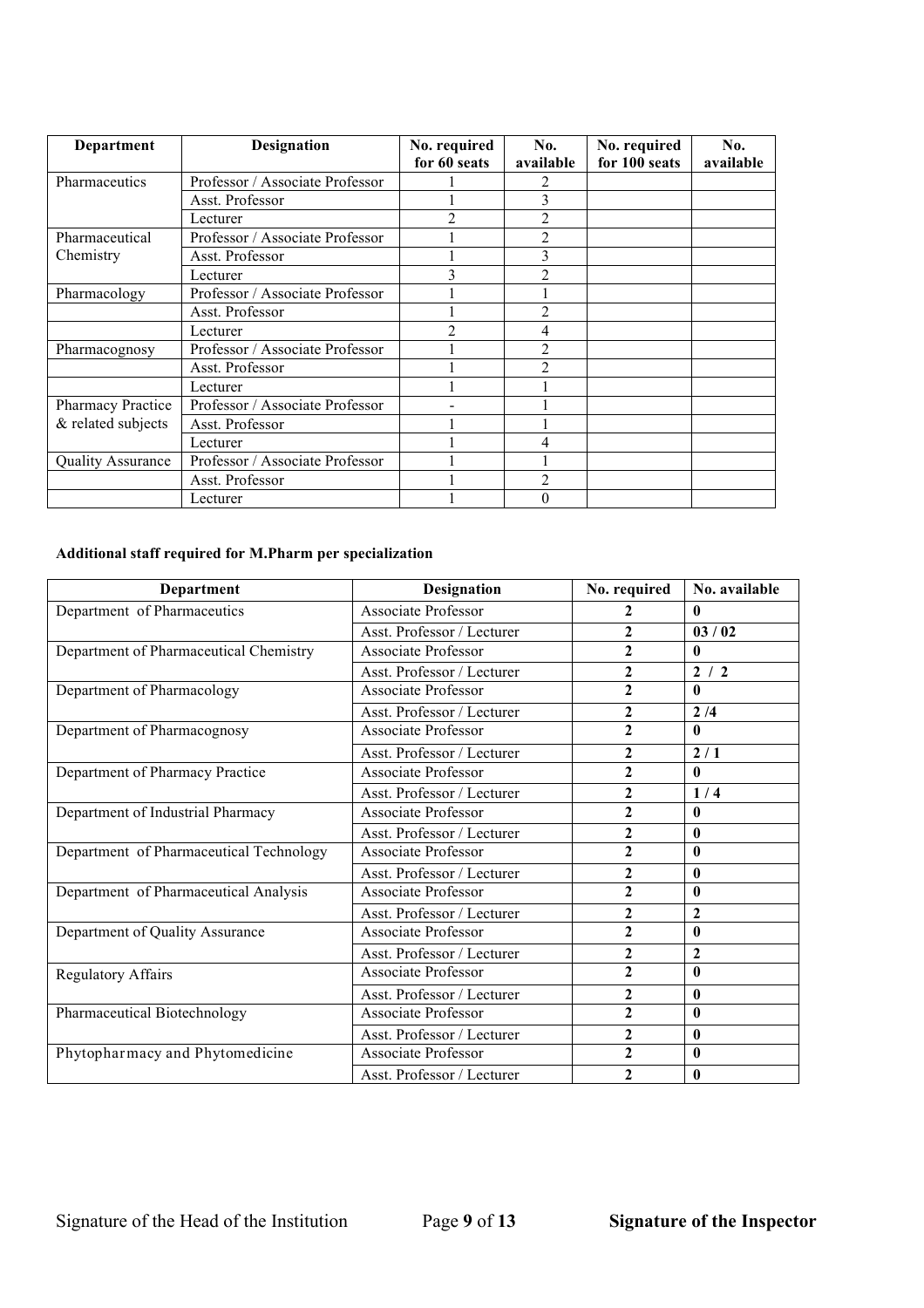| <b>Designation</b> | <b>Oualification Required</b>                                                                                                                                                   | <b>Experience Required</b>                                                                                                                                                                                                               |
|--------------------|---------------------------------------------------------------------------------------------------------------------------------------------------------------------------------|------------------------------------------------------------------------------------------------------------------------------------------------------------------------------------------------------------------------------------------|
| <b>Professor</b>   | First Class B.Pharm with Master's degree in<br>Pharmacy (M.Pharm) in appropriate branch of<br>specialization in Pharmacy or Pharm.D<br>(Qualifications must be PCI recognized). | <b>Essential</b><br>10 Years experience in teaching in PCI<br>approved / recoganized pharmacy college or<br>research experience out of which 5 years must<br>be as Associate Professor in PCI approved /<br>recoganized pharmacy college |
|                    | With                                                                                                                                                                            |                                                                                                                                                                                                                                          |
|                    | Ph.D degree in any of Pharmacy subjects.                                                                                                                                        |                                                                                                                                                                                                                                          |

| SI.<br>No.              | <b>Name of the Professor</b> | <b>Qualification Available</b>                        | Inspectors'<br><b>Remarks</b> | <b>Experience</b><br><b>Available</b> | Inspectors'<br><b>Remarks</b> |
|-------------------------|------------------------------|-------------------------------------------------------|-------------------------------|---------------------------------------|-------------------------------|
| $\mathbf{1}$            | Dr. Shobha Rani Hiremath     | M.Pharm, Ph.D<br>(Pharmaceutics)                      |                               | 28 Years                              |                               |
| $\overline{2}$          | Dr. Kusum Devi               | M.Pharm, Ph.D<br>(Pharmaceutics)                      |                               | 25 Years                              |                               |
| $\mathbf{3}$            | Dr. Salma Khanam             | M.Pharm, Ph.D<br>(Pharmacognosy)                      |                               | 26 Years                              |                               |
| $\overline{\mathbf{4}}$ | Dr. Mubeen G.                | M.Pharm, Ph.D<br>(Quality Assurance)                  |                               | 22 Years                              |                               |
| 5                       | Dr. Asha A.N.                | M.Pharm, Ph.D<br>(Pharma Marketing $&$<br>Management) |                               | 20 Years                              |                               |
| 6                       | Dr. Monica Kachroo           | M.Pharm, Ph.D (Pharma<br>Chemistry)                   |                               | 15 Years                              |                               |
| $\overline{7}$          | Dr. Rema Razdan              | M.Pharm, Ph.D<br>(Pharmacology)                       |                               | 25 Years                              |                               |
| 8                       | Dr. Abdul Azeem              | M.Sc, Ph.D<br>(Pharmacognosy)                         |                               | 22 Years                              |                               |
| 9                       | Dr. Rajasekaran .S           | M.Pharm, Ph.D<br>(Pharmachemistry)                    |                               | 15 years                              |                               |
| 10                      |                              |                                                       |                               |                                       |                               |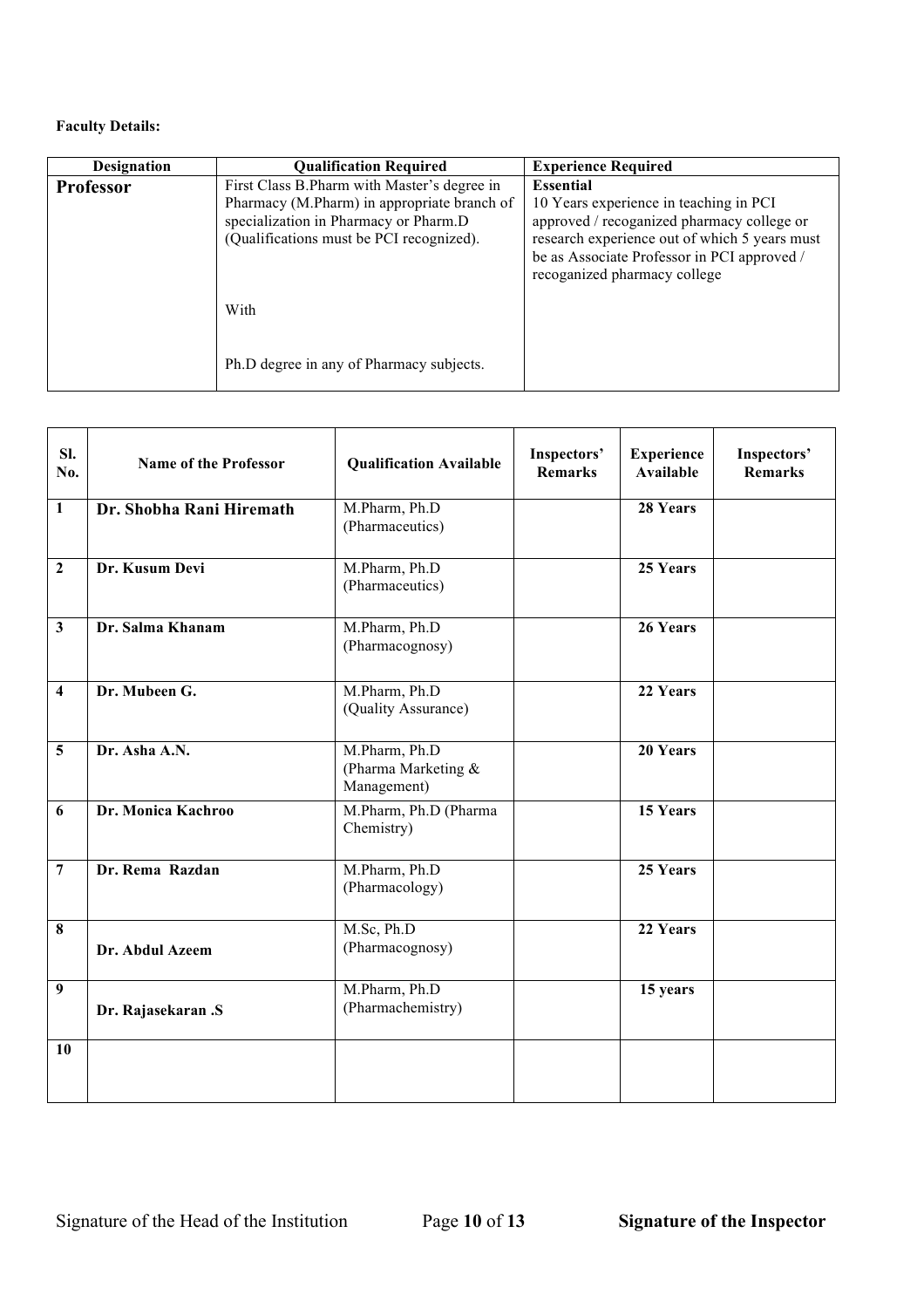| <b>Designation</b>  | <b>Qualification Required</b>                                                                                                                                                                                                                                                                                                                                                                                                                                                                                           | <b>Experience Required</b>                                                                                                                                           |
|---------------------|-------------------------------------------------------------------------------------------------------------------------------------------------------------------------------------------------------------------------------------------------------------------------------------------------------------------------------------------------------------------------------------------------------------------------------------------------------------------------------------------------------------------------|----------------------------------------------------------------------------------------------------------------------------------------------------------------------|
| Associate Professor | First Class B. Pharm with Master's degree in<br>Pharmacy (M.Pharm) in appropriate branch of<br>specialization in Pharmacy<br>(Qualifications must be PCI recognized).<br>A PCI recognized Pharm. D degree holder<br>shall alsobe eligible for the posts of Associate<br>Professor in the subjects of pathophysiology,<br>pharmacology and pharmacy practice.<br>Associate Professor shall require PCI<br>recognized Ph.D in any of Pharmacy subjects<br>within 7 years to become eligible for the post<br>of Professor. | <b>Essential</b><br>3 Years experience in teaching or research at<br>the level of Assistant Professor or equivalent in<br>PCI approved / recognized pharmacy college |

| <b>Sl. No.</b>          | Name of the Professor | Qualification<br>Available | Inspectors'<br>Remarks | <b>Experience</b><br>Available | Inspectors'<br>Remarks |
|-------------------------|-----------------------|----------------------------|------------------------|--------------------------------|------------------------|
| $\overline{1}$          |                       |                            |                        |                                |                        |
| $\overline{2}$          |                       |                            |                        |                                |                        |
| $\mathbf{3}$            |                       |                            |                        |                                |                        |
| $\overline{\mathbf{4}}$ |                       |                            |                        |                                |                        |
| $\overline{\mathbf{5}}$ |                       |                            |                        |                                |                        |
| $\overline{6}$          |                       |                            |                        |                                |                        |
| $\overline{7}$          |                       |                            |                        |                                |                        |
| $\overline{\mathbf{8}}$ |                       |                            |                        |                                |                        |
| $\overline{9}$          |                       |                            |                        |                                |                        |
| 10                      |                       |                            |                        |                                |                        |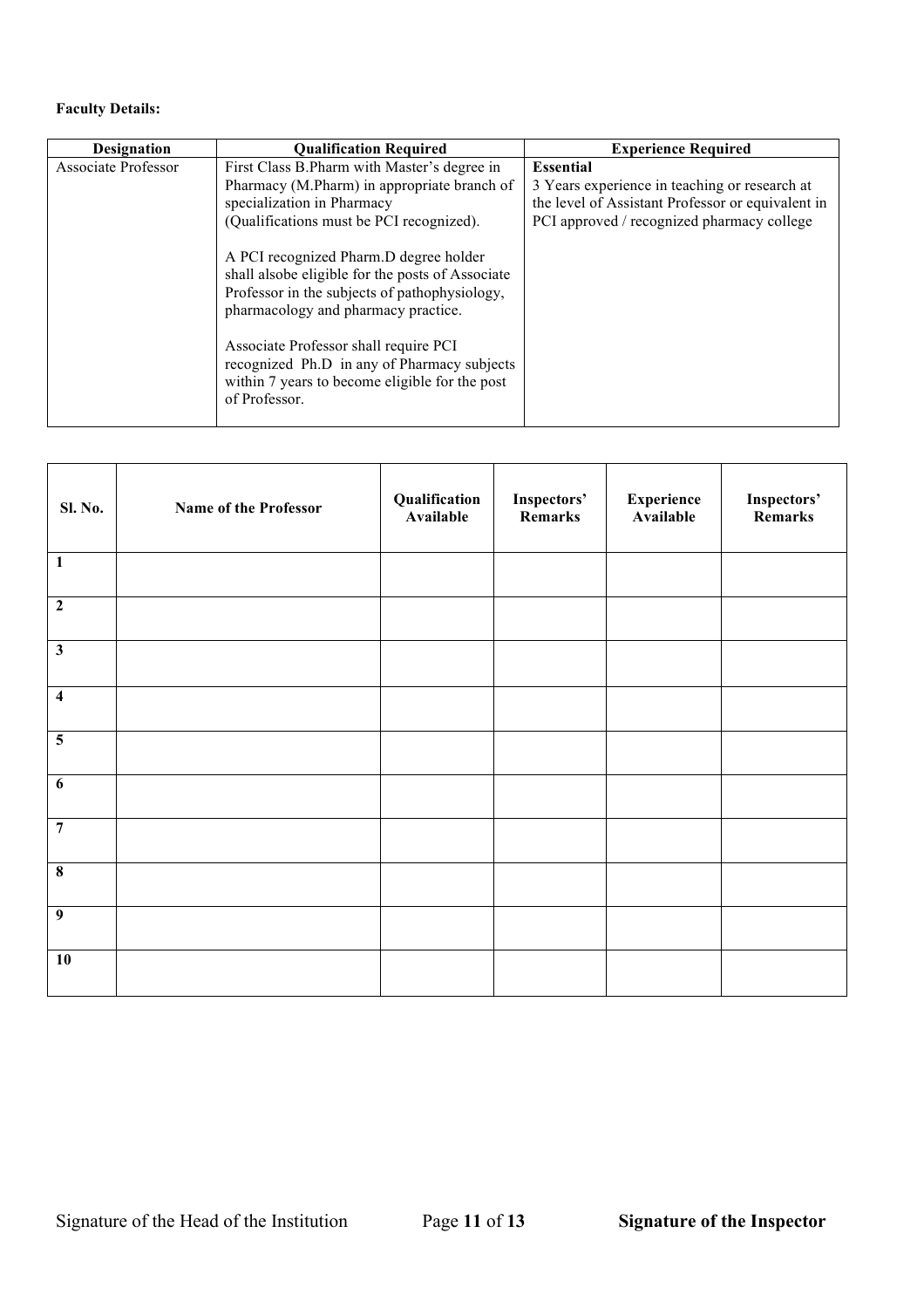| <b>Designation</b>         | <b>Qualification Required</b>                                                                                                                                                                   | <b>Experience Required</b>                                                                                                                                           |
|----------------------------|-------------------------------------------------------------------------------------------------------------------------------------------------------------------------------------------------|----------------------------------------------------------------------------------------------------------------------------------------------------------------------|
| <b>Assistant Professor</b> | First Class B.Pharm with Master's degree in<br>Pharmacy (M.Pharm) in appropriate branch of<br>specialization in Pharmacy (Qualifications<br>must be PCI recognized).                            | <b>Essential</b><br>A Lecturer may be re-designated as Assistant<br>Professor after 02 years of teaching experience<br>in PCI approved / recognized pharmacy college |
|                            | A PCI recognized Pharm.D degree holder<br>shall also be eligible for the posts of Lecturer<br>Assistant Professor in the subjects of<br>pathophysiology, pharmacology and<br>pharmacy practice. |                                                                                                                                                                      |

| SI.<br>No.              | <b>Name of the Assistant Professor</b> | Qualification<br><b>Available</b>                   | Inspectors'<br><b>Remarks</b> | <b>Experience</b><br><b>Available</b> | Inspectors'<br><b>Remarks</b> |
|-------------------------|----------------------------------------|-----------------------------------------------------|-------------------------------|---------------------------------------|-------------------------------|
| $\mathbf{1}$            | Mrs. Aisha Khanum                      | M.Pharm,<br>(Pharmaceutics)                         |                               | 14 years                              |                               |
| $\mathbf{2}$            | Dr. Preeti Karwa                       | M.Pharm, Ph.D<br>(Pharmaceutics)                    |                               | 13 years                              |                               |
| 3                       | Dr. Rohini R.M.                        | M.Pharm, Ph.D<br>(Pharmachemistry)                  |                               | 15 years                              |                               |
| $\overline{\mathbf{4}}$ | Mrs. Kalpana Devi                      | M.Pharm,<br>(Pharmachemistry)                       |                               | 08 years                              |                               |
| 5                       | Mr. Hari Prasad M.G                    | M.Pharm,<br>(Pharmacology)                          |                               | 09 years                              |                               |
| 6                       | Mr. Ramesh Babu                        | M.Pharm,<br>(Pharmacology)                          |                               | 10 years                              |                               |
| $\overline{7}$          | Mrs. Bhuvaneshwari                     | M.Pharm,<br>(Pharmacognosy)                         |                               | 17 years                              |                               |
| 8                       | Mr. Tripathy Amrutanand. S             | M.Pharm,<br>(Pharmacognosy)                         |                               | 16 years                              |                               |
| $\boldsymbol{9}$        | Mrs. Nimisha Jain                      | M.Pharm, Ph.D<br>(Pharma Marketing &<br>Management) |                               | 09 years                              |                               |
| 10                      | Dr. Ramjan Shaik                       | M.Pharm, Ph.D<br>(Pharmacy Practice)                |                               | 08 years                              |                               |
| 11                      | Mrs. Ritu Vivek K                      | M.Pharm,<br>(Quality Assurance)                     |                               | 11 years                              |                               |
| 12                      | Dr. Lalitha N                          | M.Pharm, Ph.D<br>(Quality Assurance)                |                               | 13 years                              |                               |

Signature of the Head of the Institution Page **12** of **13 Signature of the Inspector**